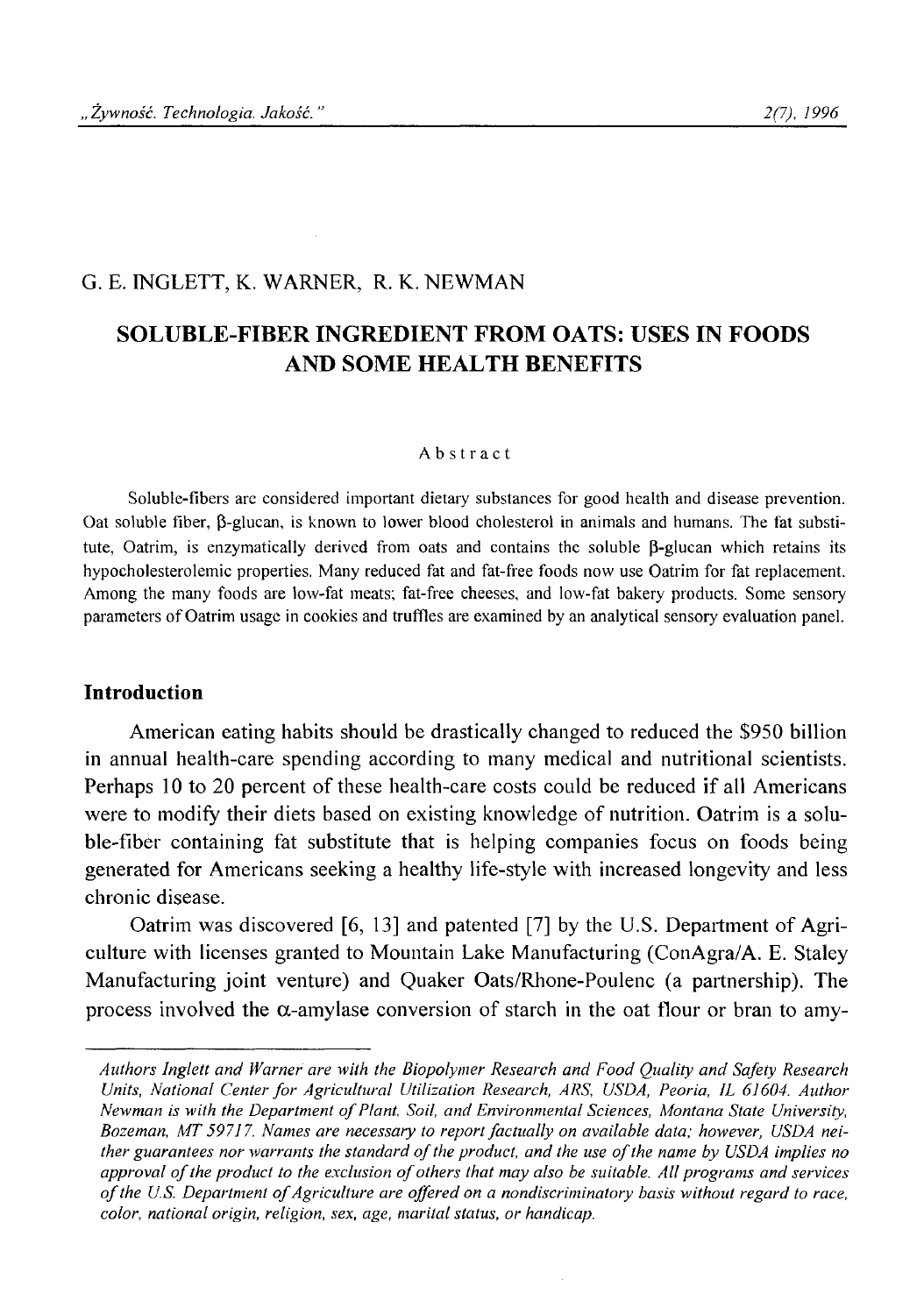lodextrins. The product, soluble-fiber  $( \beta$ -glucan) and amylodextrins from the oat flour, was referred to as oat  $\beta$ -glucan-amylodextrins or Oatrim. Barley and other cereal grains were used to prepare other amylodextrins containing soluble-fibers [10].

The composition of Oatrim is mainly amylodextrin and  $\beta$ -glucan with small quantities of lipid, protein, and minerals. Replacing fat in foods with Oatrim is possible because the combination of  $\beta$ -glucan and amylodextrins produce an excellent fatty textured material. It can be converted to a shortening-like gel by heating and cooling a 25 % Oatrim dispersion. The fat-like gel has one calorie per gram compared to nine calories for fat [8]. It replaces shortening in food recipes on a cup for cup substitution bases. The powder can also be used in recipes and its quantity modified based on intended function and properties desired. Both powder and gel give the sensory attributes of natural taste and fatty texture to foods as it replaces fat, lowers calories, and adds soluble-fiber to the diet. These properties make it possible for the reduced-fat foods to look-like, taste-like the traditional higher-fat foods.

Oatrim or its gel has heat stability in food applications, such as processed meats, pasteurized cheeses and baked products. Currently, Oatrim is found in a nationally distributed extra lean ground beef which is 96 % fat-free meat which has the natural taste and texture of a 80 % fat-free hamburger. A 112 gram portion has 130 calories compared with 300 calories from an equal weight of the 80 % beef. It is also used to replace fat in 97 % fat-free franks, fat-free cheeses, and various deli meats. New products containing Oatrim are appearing frequently and many major reduced-fat or fatfree products under active development which include reduced-fat meats, frozen desserts, salad dressings, sauces, gravies, soups, mayonnaise, margarine, breads, waffles, granola bars, muffins, cookies, brownies, beverages, and cakes [11]. Oatrim usage in a food item is noted on the ingredient label as hydrolyzed oat flour or hydrolyzed oat and corn flour. The ingredient is sold as TrimChoice™ by A. E. Staley or Quaker™ Oatrim by Rhone-Poulenc.

In addition to eliminating or substituting for fat in foods, Oatrim's soluble-fiber content gives a hypocholesterolemic property of lowering total blood cholesterol and LDL cholesterol levels [15]. Since dietary fat-reduction and caloric intake are considered important factors in maintaining good health, people with high blood cholesterol levels are considered to be at risk for heart disease. Oats have been recognized to be effective in lowering serum cholesterol since 1963 [1]. A recent meta analysis of several studies has shown the consistent efficacy of oats as a hypocholesterolemic agent in humans [12]. The effectiveness of oats in lowering cholesterol is dependent on consuming a sufficient quantity of oatmeal or oat bran over an extended period of time. Hence Oatrim, a purified, water-soluble nearly tasteless white powder derived from oat flour, can be easily incorporated into commonly consumed foods, such as meats,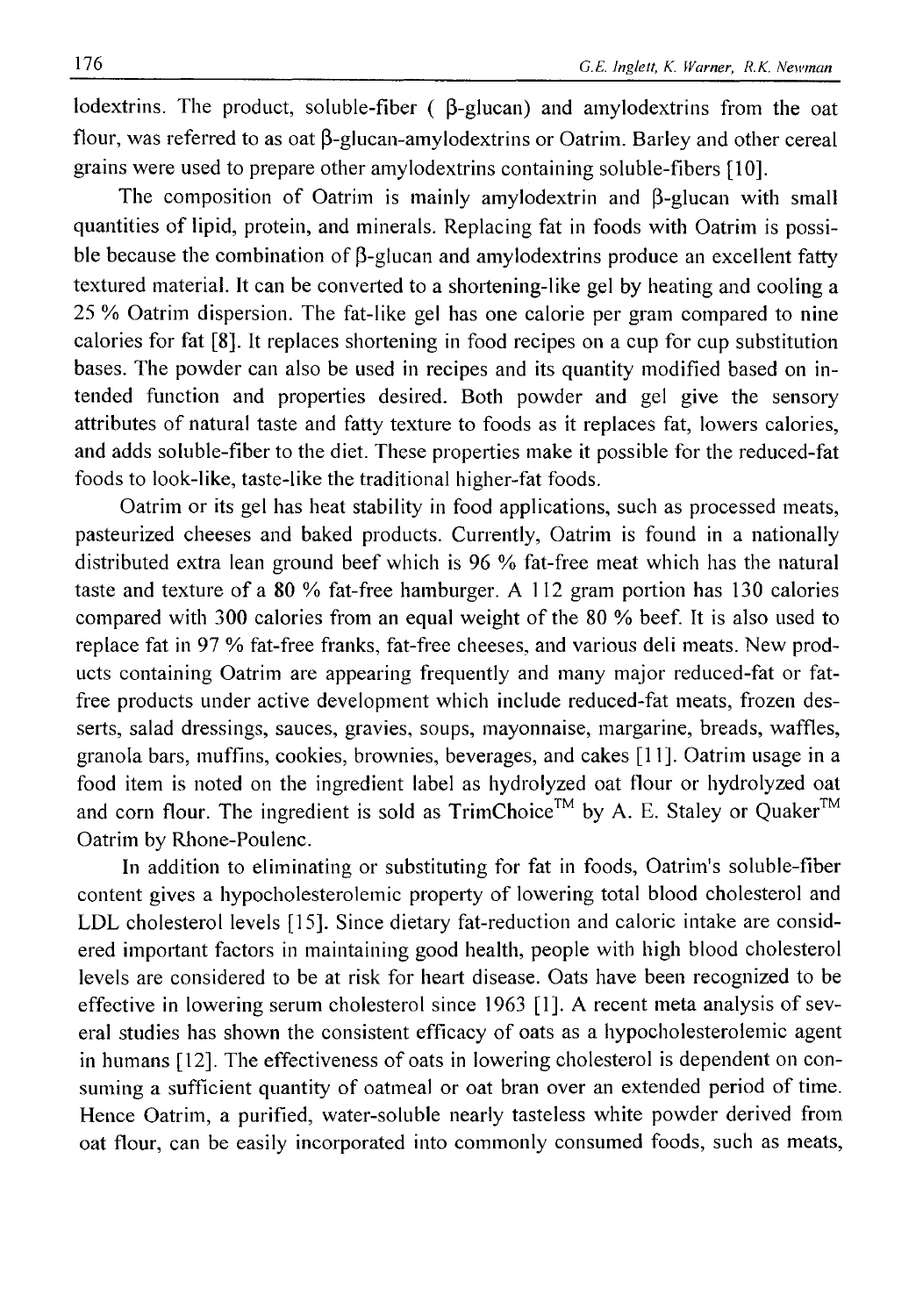dairy, and baked items. Its wide potential for food applications makes a sustainable consumption of oats possible.

Oatrim's blood cholesterol lowering properties were first found in chick studies by Professor Rosemary Newman [15] at the Montana State University. In the first clinical trial by humans, Oatrim received a "Two Thumbs Up for Oatrim" review in the December 1993 issue of Agricultural Research published by the USDA [14] which reports on some of its health benefits.

#### **Materials and methods**

Oatrim-5 was obtained from A. E. Staley Manufacturing Company, Decatur, IL (tradename of TrimChoice- $5^{TM}$ ). The reported composition and properties are: moisture,  $4.0-8.0\%$ ; ash,  $2.0-3.0\%$ ; fat (ether extraction),  $0.5\%$  maximum; protein (nitrogen x 6.25), 5.0 % maximum; pH (10 *%* solution), 5.5-6.5; dextrose equivalent (DE),  $3.0 - 5.0$ ;  $\beta$ -glucan,  $4.5 - 5.5$ ; and gel strength,  $10 - 14$  mm.

### *Preparation and sensory evaluation of cookies*

Oatmeal raisin cookies prepared from a commercial bakery recipe were selected to study shortening replacement with Oatrim. The formulation required the creaming of granulated sugar (4 lb), brown sugar (9 lb), salt (5.5 oz), baking soda (3 oz), (fine sugar Numoline or Numolina 1 lb), and margarine (9 lb). To this blend, the following ingredients were mixed in well: rolled oats (14 lb), cake flour (7 lb), regular flour (2 lb), raisins (12 lb), and eggs (2 lb and 2 oz). The yield was about 60 lb of cookies. No product development was attempted to add or avoid moisture loss during baking. Oatrim-5 and water were substituted for 50 %, 75 %, and 100 % of the margarine. Oatrim was added as a dry powder and the water was the only liquid added to complete the recipe. The formulations for cookies using margarine or Oatrim-water are shown in Table 1.

| Table 1 |  |  |  |  |
|---------|--|--|--|--|
|---------|--|--|--|--|

**Control 9 lb fat in 60 lb formula 50% Oatrim 1 lb 2 oz Oatrim-5 3 lb 6 oz water 4 lb 8 oz fat 75% Oatrim 1 lb 11 oz Oatrim-5 5 lb 1 oz water 2 lb 4 oz fat 100% Oatrim 2 lb 4 oz Oatrim-5 6 lb 12 oz water**

An analytical sensory panel with 20 members trained and experienced in testing cerealbased products evaluated the oatmeal raisin cookies for the following flavor characteristics: sweetness, graininess, toasted, buttery, cardboard and the texture properties of density, cohesiveness, and moistness. Judges also rated the cookies for overall

**Fat and Oatrim quantities used to prepare oat raisin cookies**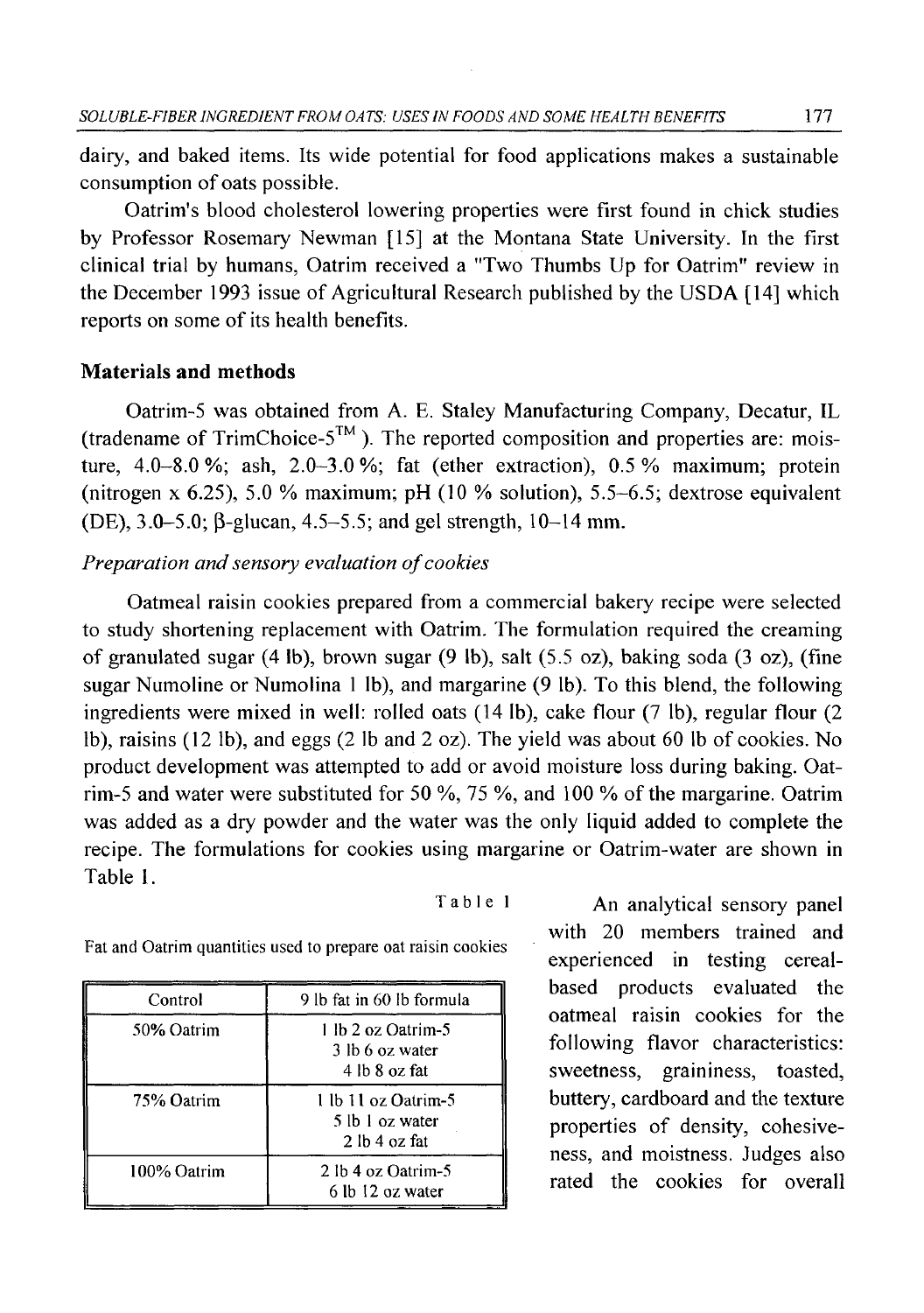quality. The control sample of cookies (no substitution) was rated in preliminary blind sensory tests.

## *Preparation and sensory evaluation of reduced-fat chocolate truffles*

Chocolate truffles were selected to study replacement in their centers of whipping cream fat with Oatrim gel. To prepare a 10 lb size batch containing 25 % whipping cream, finely chopped milk chocolate (7 lb and 8 oz) was placed in a small pan; whipping cream (2 and  $1/2$  cups) was heated to boiling in a separate pan and poured over the chocolate. After standing 3-4 min, the mixture was stirred until smooth and glossy, cooled in a refrigerator 15 min, rounded teaspoonfuls of center were made into balls, chocolate covered, and chilled.

Oatrim-5 gel containing 30 % solids was substituted on a volume (cup-per-cup) basis for 50 % and 100 % of the whipping cream. A 50 % fat substitution required 30 % Oatrim gel (1 and 1/4 cups) and whipping cream (1 and 1/4 cups) heated as previously described. The 100 % fat substitution required the complete elimination of cream and adding only the gel (2 and 1/2 cups). Oatrim gel was prepared by blending 30 % Oatrim-5 with 70 % water and heating to boiling before allowing it to gel in a refrigerator overnight. An analytical sensory panel with 20 members evaluated the chocolate truffles for the following flavors: bitter, creamy/buttery, chocolate, sweet, and for texture properties of smoothness, chewiness, and density.

## *Oatrim hypocholesterolemic property in chicks*

A pilot study to test the hypocholesterolemic property of Oatrim was done at Montana State University [15]. In a larger followup study to confirm earlier results, forty-eight day-old broiler chicks were fed a basal corn and casein diet containing vitamins, minerals and 0.50 % cholesterol for one week to make them hypercholesterolemic. Oatrim and other major diet components were analyzed for protein (Kjeldahl N x 6.25), fat [3], starch [4], and dietary fiber [5]. Chicks were wing-banded with identification numbers and divided into three groups of eight chicks for each diet treatment. The basal diet was continued as a control for 24 chicks, and the remainder were placed on a diet containing 38 % Oatrim. Chicks were fed diets for 14 days, then fasted overnight, weighed and blood samples were drawn. Plasma was analyzed for total cholesterol, triglyceride and HDL-cholesterol on a Kodak DT 60 analyzer (Eastman Kodak, Rochester, NY). Plasma LDL-cholesterol was calculated as described by Friedwald [2],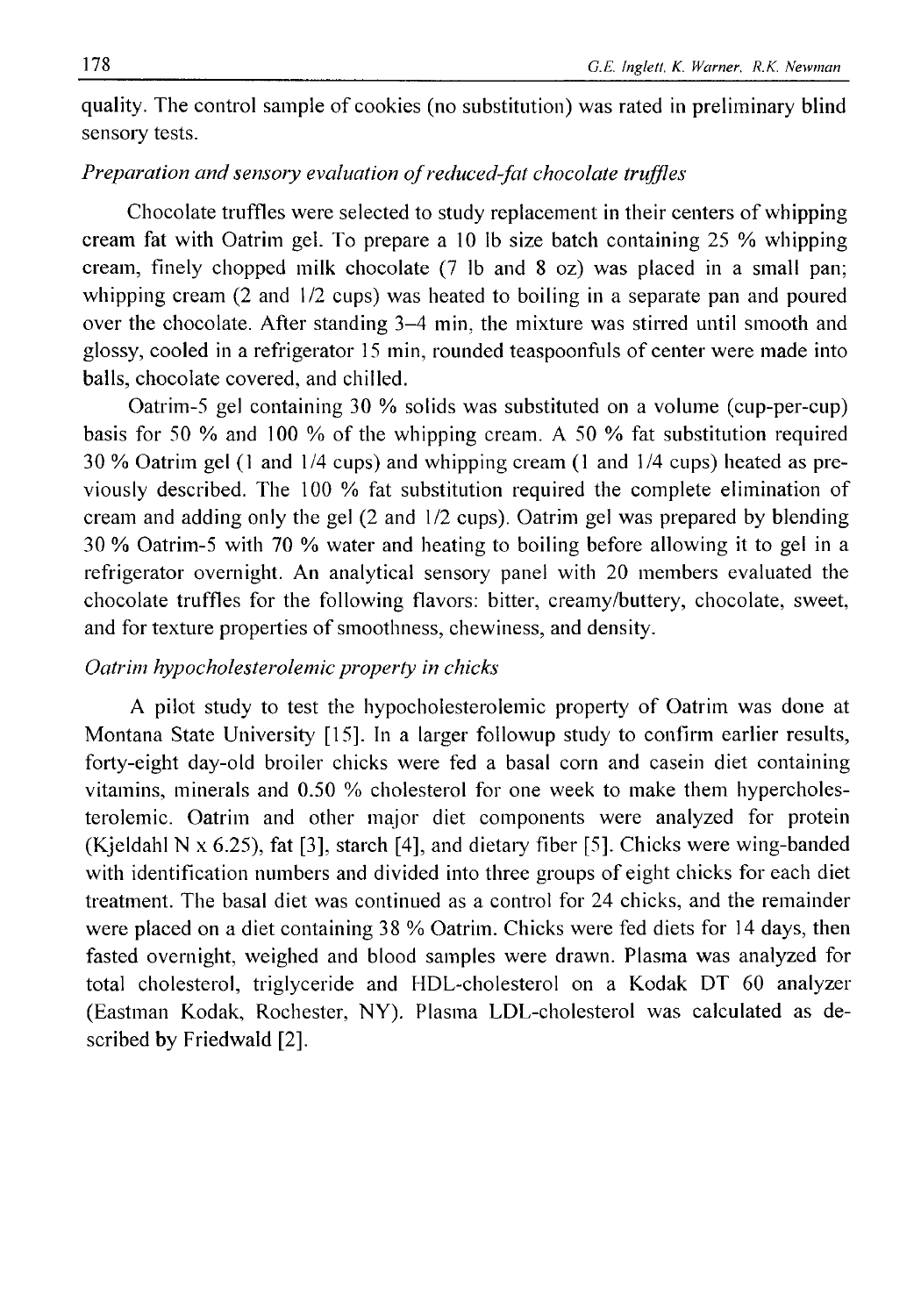#### **Results and discussion**

### **Sensory evaluation of cookies**

Results of the evaluation of fat substitution by Oatrim revealed that graininess and toasted flavor intensities were not significantly affected by the addition of Oatrim to the cookies. Cookies with 100 % Oatrim substitution for fat had significantly  $(P < 0.05)$  less sweet taste and buttery flavor and significantly  $(P < 0.05)$  more cardboard flavor than the unsubstituted sample. The texture characteristics of density and cohesiveness were not significantly changed by the addition of Oatrim; however, moistness of the cookies containing 75 % or 100 % Oatrim substitution of fat was significantly ( $P < 0.05$ ) less than the no-fat substituted control.

Overall quality of the cookies was not significantly changed by the use of 50 % Oatrim substitution for fat; however, the quality of the cookies containing either 75 % or 100 % Oatrim substitution was lower ( $P < 0.05$ ) than the no-fat substituted control.

## *Sensory evaluation of reduced-fat chocolate truffles*

The 100 % substitution of Oatrim for fat only affected the creamy/buttery flavor characteristics by significantly ( $P < 0.05$ ) decreasing its flavor compared to the 0% and the 50 % Oatrim samples. The 50 % Oatrim substitution for fat caused no significant changes in flavor intensities compared to the no-fat substituted control.

The chewiness and density texture characteristics were not significantly affected by Oatrim substitution for fat in the truffles. The grittiness levels of samples with the 100 % and 50 % Oatrim substitutions for fat were significantly ( $P < 0.05$ ) higher than in the no-fat substituted control.

Since some textural changes were noted in the sensory evaluation, the surfaces of the different truffle centers were examined by scanning electron microscopy (SEM). Samples of the truffle centers were mounted on aluminum stubs, coated with a layer of gold-palladium (60-40) alloy, and then examined and photographed in a JEOL model JSM 6400V scanning electron microscope. The surface areas of the truffle centers at  $500 \mu m$  resolution show some differences in the surface areas. The pictures cannot be directly related to mouthfeel, but they do indicate that differences in the truffle matrix can be observed.

Oatrim provides an easy way of replacing fat and increasing soluble-fiber content in many foods, especially meats, dairy, and bakery goods where it has found considerable commercial use. This study on fat substitution by Oatrim in oatmeal raisin cookies and chocolate truffles was made to determine some of the parameters on Oatrim usage as evaluated by analytical sensory evaluation and SEM in the chocolate truffles. The study was not made as an attempt to find optimum product or conditions for producing such foods. The guidelines established in this study indicates that Oat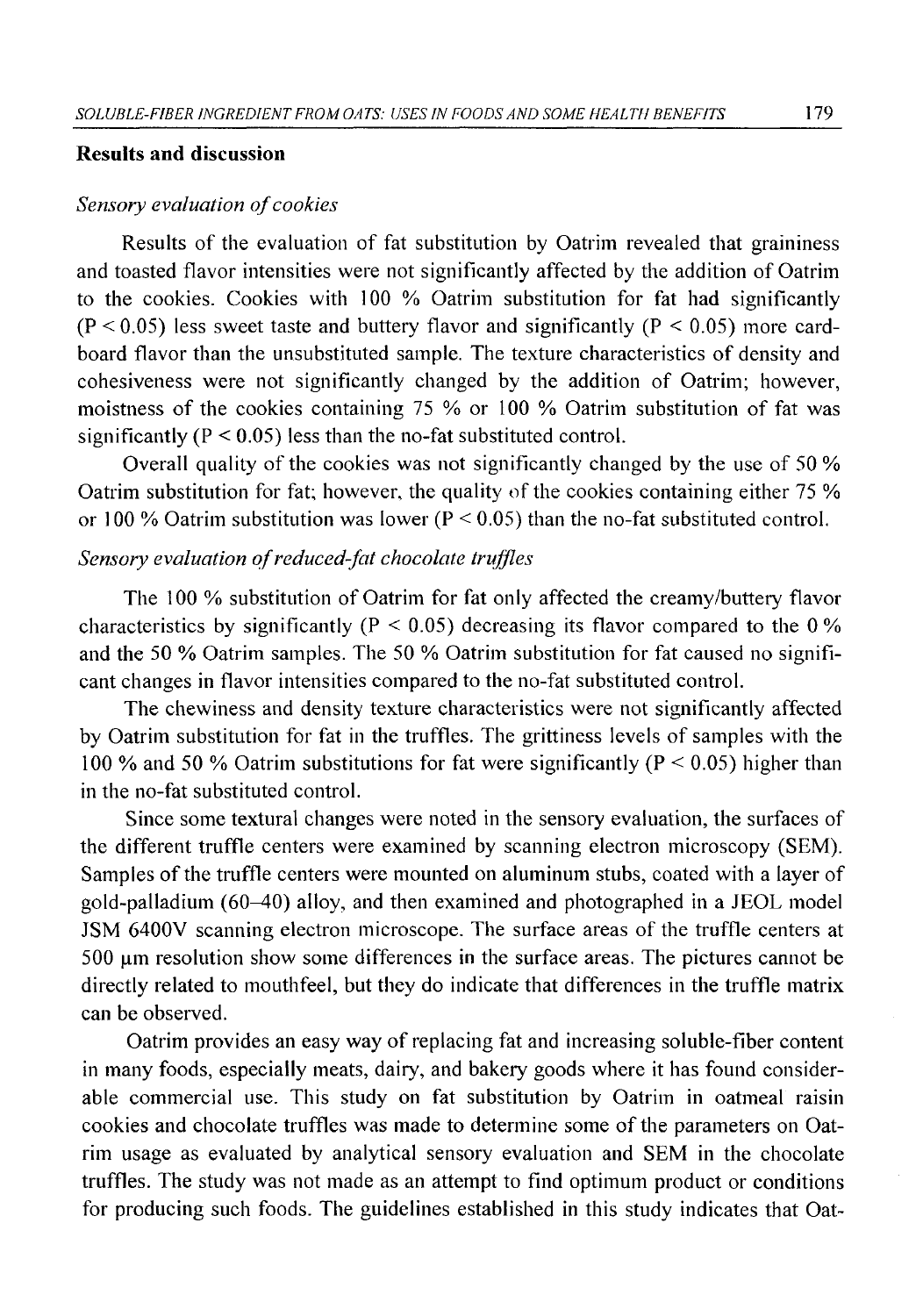rim replacement can readily be used for 50 % of the fat in oatmeal raisin cookies and chocolate truffles for shortening and whipping cream, respectively. It would be expected that greater Oatrim replacement could be made, but product formulation changes also would be necessary.

### *Hypocholesterolemic property of Oatrim*

Recent nutritional evaluation of the hypocholesterolemic property of Oatrim powder confirmed Dr. Newman's earlier conclusions [15] of a very significant reduction in total and LDL cholesterol levels. Chicks with previously elevated blood cholesterol levels were fed Oatrim and compared with the control chicks. Chicks fed Oatrim gained significantly less body weight than the controls, and there was a significant difference in feed/gain ratio between the two groups. This is a typical response when chicks are fed high soluble-fiber diets, and is usually accompanied by a corresponding fecal excretion of fat [9]. Chicks fed Oatrim had highly significantly lower  $(P < 0.0001)$  total and LDL-cholesterol than controls (Table 2). The chicks that were fed Oatrim showed a 40 percent decrease in blood cholesterol compared to controls with a drop in low-density lipoprotein (LDL) cholesterol of 61 percent. There were no differences in HDL-cholesterol or triglycerides between the two groups. This experiment provides further evidence for the healthful beneficial character of Oatrim. The soluble fiber of Oatrim retains its hypocholesterolemic quality in a concentrated, bland-flavored form that can be incorporated into many foods and beverages.

**Table 2**

| Diet    |    | Plasma cholesterol | Triglycerides |                  |                   |
|---------|----|--------------------|---------------|------------------|-------------------|
|         |    | Total              | HDL           | LDL              |                   |
| Oatrim  | 24 | 239 <sup>a</sup>   | 123           | 99 <sup>a</sup>  | 84                |
| Control | 24 | 400 <sup>b</sup>   | 131           | 251 <sup>b</sup> | $\mathbf{O}$<br>δ |

**Blood plasma lipids of chicks fed Oatrim or control diets (mg/dl)**

**a,b Columns with different superscripts are statistically different (P < 0.0001)**

The recent review, "Two Thumbs Up for Oatrim" [14] reports on some of Oatrim health benefits in the first clinical trial by humans. Two different Oatrim products containing 1 percent or 10 percent  $\beta$ -glucan were investigated. Dietitians incorporated about one-half cup of each powder in various foods that were consumed by 24 volunteers with high levels of blood cholesterol. For 10 weeks the volunteers consumed Oatrim-enriched diets ranging from hamburger, cookies, and pancakes to spaghetti sauces, muffins, and fruit juices. Midway during the study, the volunteer groups were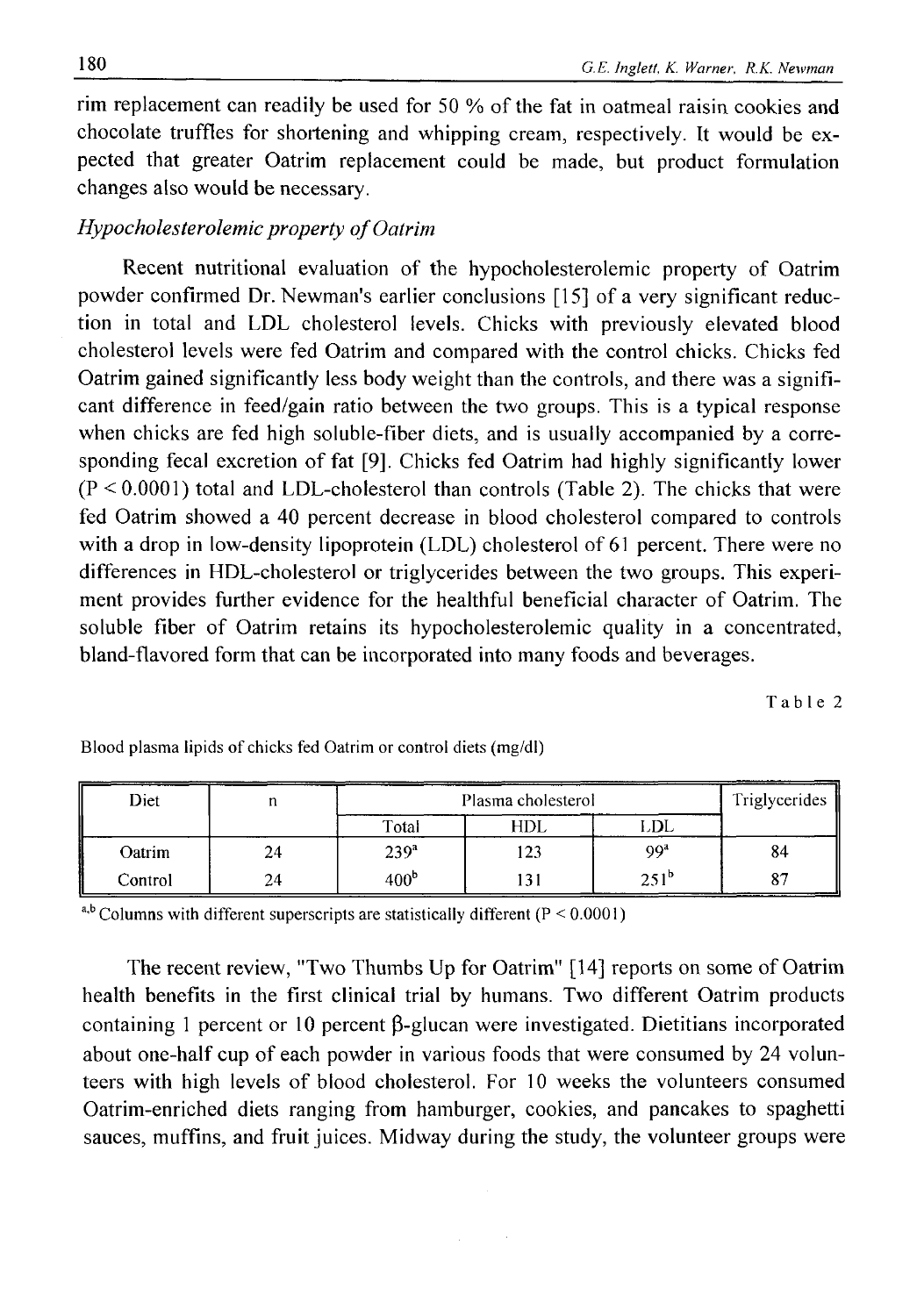switched to the other Oatrim-enriched diet. Both products reduced blood cholesterol levels by 8 percent with a 10 percent drop in LDL cholesterol. Additionally, their blood glucose levels decreased by 7 to 12 percent which can prove beneficial for diabetics. The largest surprise was the influence on volunteer's weight. They lost on an average of 4.5 pounds each despite a slight increase in calorie intake with no one complaining of being hungry. The future for replacing fat in the diet and reduced overall calorie intake without loss of safety appears promising for health concerned Americans.

## **Conclusions**

A nutraceutical and nutritional evaluation of the hypocholesterolemic property of soluble-fiber containing Oatrim suggests that it could have a health benefit in foods. The hypocholesterolemic property of Oatrim in humans and chicks indicates a significant reduction in total blood cholesterol and LDL cholesterol levels. Oatrim should continue to play a larger role in healthcare and healthy life-styles with increased longevity and less chronic disease as more people realize the direct relationship of diet and health. Perhaps its greatest significance will be its long term influence on preventive heart and cancer diseases with the reduced human suffering and reduced healthcare costs. It can be used in many foods. Its applications as a fat replacer was illustrated in oatmeal raisin cookies and in making reduced-fat truffle centers.

#### **Acknowledgments**

We are grateful for the contributions of F. L. Baker (scanning electron microscopy), Terry C. Nelsen (statistical analysis) and Mary Kinney and Julie Musselman (technical assistance). Samples of TrimChoice-5 brand Oatrim were kindly provided by Steve Grisamore of Mountain Lake Manufacturing Company, Omaha, NE.

#### **REFERENCES**

- **[1] deGroot A.P., Luyken R., Pikaar N.A.: Lancet, 2, 1963, 303-304.**
- **[2] Friedwald W.T., Levy R.I., Frederickson D.S.: Clin. Chem., 18, 1972, 499-502.**
- [3] AOAC, *Official Methods of Analysis*, 13th ed. Association of Official Analytical Chemists, Wash**ington, DC, 1980.**
- **[4] Aman P., Hesselman K.: Swedish J. Agric. Res., 14, 1984, 135-139.**
- **[5] Prosky L" Asp N., Schweizer T.F., DeVries J.W., Furda I.: J. Assoc. Off. Anal. Chem. , 71, 1988, 1017-1023.**
- **[6] Inglett G.E.: Presentation for the Symposium on p-Glucans: Biotechnology and Nutrition, 199th National American Chemical Society Meeting, Boston, MA, April 22-27, 1990.**
- **[7] Inglett G.E.: U.S. Pat. 4,996,063, 1991.**